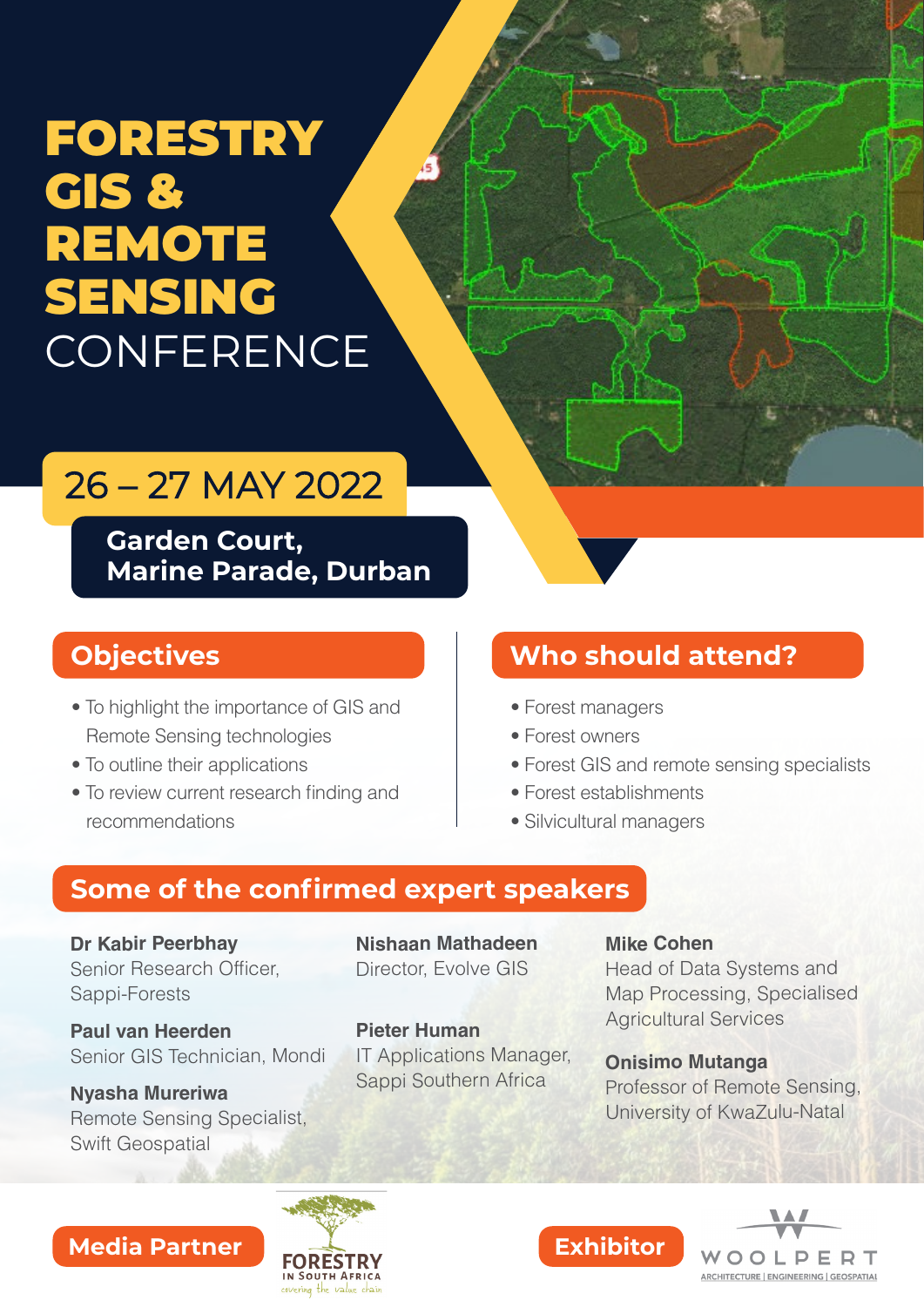# **PROGRAMME**

# **DAY 1 26 MAY 2022 THURSDAY**



08:50 Welcome by chair

**09:00** Smart Forestry Applications: Remotely mapping trees from shoots to harvest

#### **Dr Kabir Peerbhay, Senior Research Officer, Sappi-Forests**

10:00 Mid-morning refreshments

11:00 How Mondi is utilising satellite remote sensing, gis tools and applications to support decision making

**Paul van Heerden, Senior GIS Technician, Mondi** 

11:45 Streamlining your forestry operations through multispectral satellite imagery

### **Nyasha Mureriwa, Remote Sensing Specialist, Swift Geospatial**

- 12:30 Lunch and networking
- 14:00 Forestry and the effects of Urban Growth
	- Forest Management
	- Forest Operations
	- Climate Change and the effects thereof
	- Deforestation
	- Reforestation and planning
	- GIS in Forestry
	- GIS and Drone Technologies in Forestry

### **Nishaan Mathadeen, Director, Evolve GIS**

15:00 Closing by chair and participants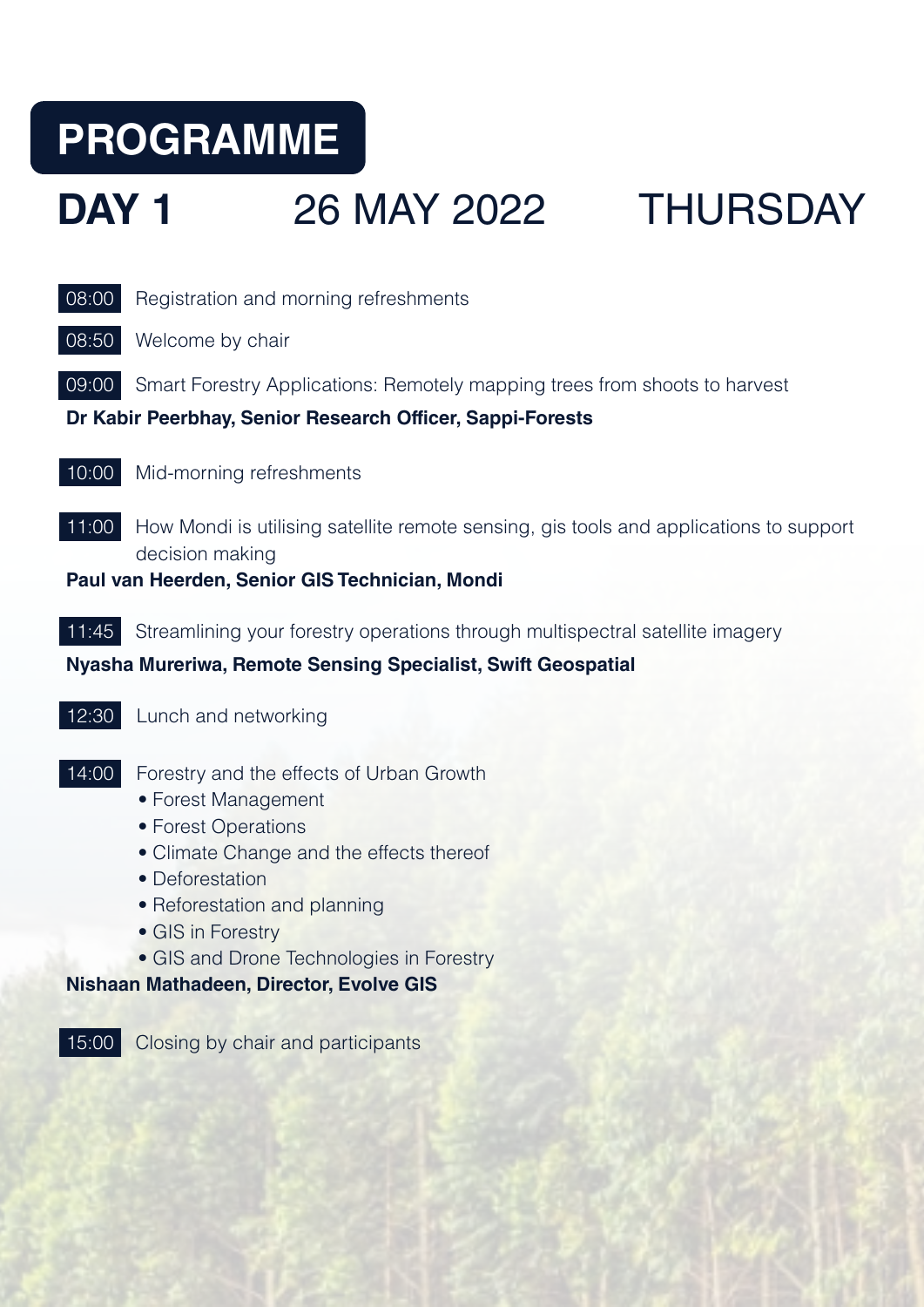# **DAY 2** 27 MAY 2022 FRIDAY



13:00 Closing and lunch